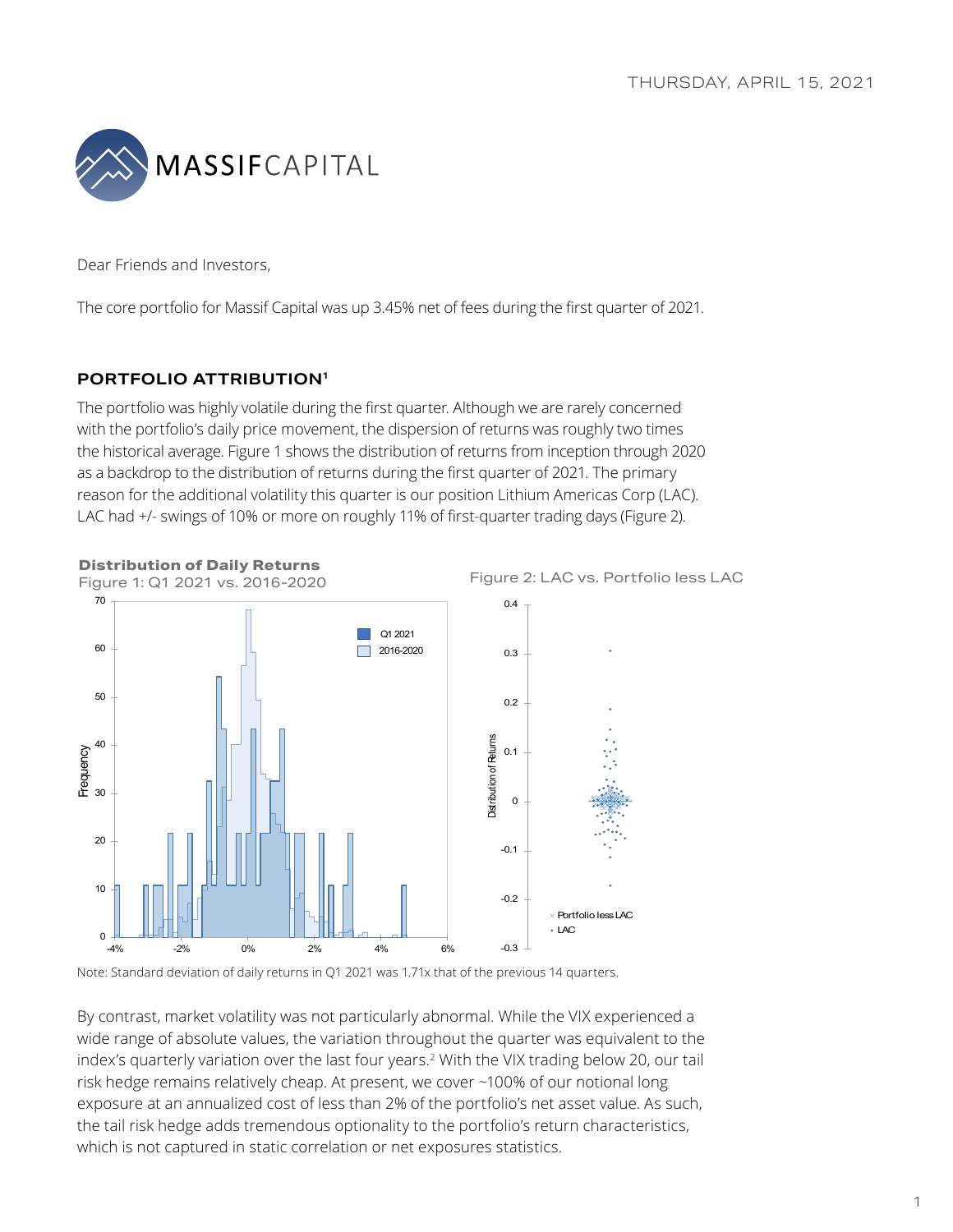When we think about the portfolio's composition, we are only concerned with the volatility of individual positions if they are highly correlated to other positions, thus amplifying the portfolio's volatility in a way that may increase the odds of a permanent loss of capital. The same concept holds true for Massif Capital's portfolio as a diversification instrument relative to market alternatives. Our portfolio is uncorrelated to major indices, but it becomes highly uncorrelated in risk-off events when diversification is needed most.

Said differently, the Massif Capital portfolio serves to improve a broader portfolio's diversification in a significant sell-off while alternatives have worsening diversification features. Figure 3 below shows rolling correlations to significant indices for the last three years. As we entered the February 2020 timeframe and correlations went to 1.0 for major indices, our portfolio's correlation to those indices went zero and then negative. Note that the top graph shows our portfolio's correlation to alternatives, and the bottom chart shows the correlation between the S&P 500 and alternatives. We think it is also interesting that the MSCI S&P 500 ESG index, a dotted line in the bottom graph, has a perfect correlation to the S&P 500. As we have argued multiple times, taking into consideration the risks and opportunities associated with environmental and social issues is critical for investors that are interested in allocating capital to economically sustainable businesses, but ESG portfolios do not accomplish this.

To operate without interruption, regardless of regulatory or social license to operate issues, a business's environmental sustainability is critical. ESG indices and ESG scores do not allow investors to make the fine distinctions between management teams capable of addressing these challenges and those that are not. Evaluating sustainability is a complex endeavor the requires analyst judgment. Indices and scores marketed as ESG allow large investment management shops to get credit for the hard work of assessing a firm's sustainability without actually doing the work and to greenwash activities they are already pursuing. See our report [Failure to Impact](https://info.massifcap.com/download-failure-to-impact-are-esg-funds-delivering-on-investors-ambitions) for more on this critical issue.

#### **Figure 3: The Nature of Diversification Matters**



ices Correlation to Massif Cap Indicies Correlation to Massif Capital Indices Correlation to Massif Capital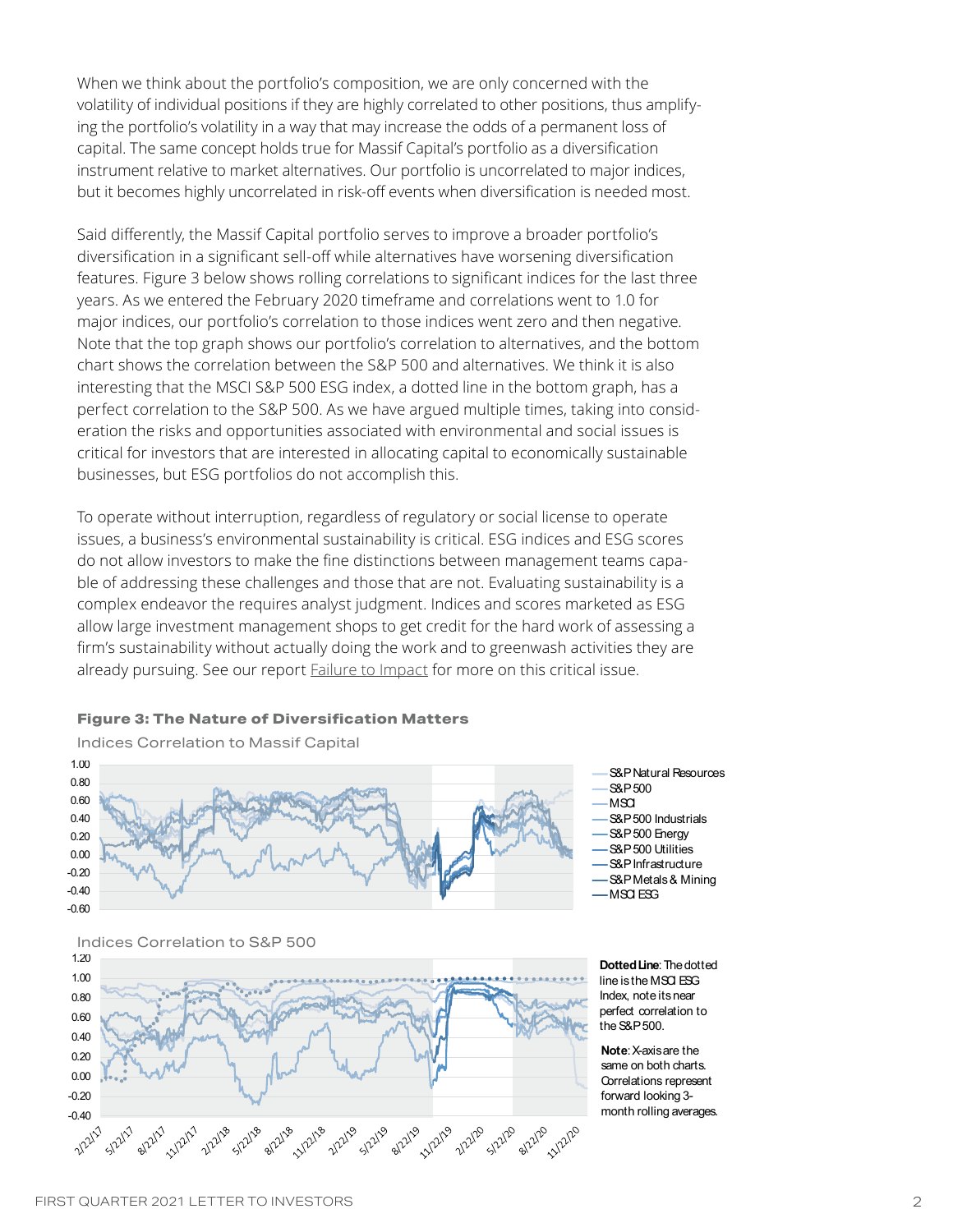We will use volatility to our advantage for individual positions (more on LAC below), but we are not concerned with the increase in daily volatility at the portfolio level until we see a growing cross-correlation among volatile positions. Should correlations across asset classes once again go to 1, as they did last year, we remain confident that our tail risk hedge, comprised of out-of-the-money put options on the SPY will continue not only to be a suitable insurance product but a good trade.

### **THE PORTFOLIO**

**Lithium Americas:** The volatility noted above in LAC has resulted in solid returns via our options trades around our core equity position. At the current time, we are short calls on LAC, as we have done multiple times throughout the position's life, expiring on May 21, 2021, at a \$17.5 and \$22.5 strike price. The volume of contracts sold at each strike corresponds to the size of the equity position we want should the calls expire in the money, and the underlying equity gets called away from us. The thought process behind this trade construction is that if we know the size of the position we want at a particular price point, there is no reason not to accumulate additional returns by pre-selling the stock we would have sold anyway.

High levels of volatility positively impact the price of options, increasing the premium we can earn from selling covered calls. To date, we have sold covered calls on LAC that have expired worthless four times, yielding a roughly 7% return on the equity position's current value or 71bps for the portfolio overall. The outstanding covered calls appear to be trending towards a similar worthless expiration. If they do, the covered call trades on LAC will result in us owning the shares with committed capital of -\$0.28 per share.

Although we believe in the fullness of time LAC warrants a \$30+ valuation, the prices achieved in early January of this year were not justified by the underlying fundamentals. Some will argue we should have sold down our position. We had already established our option positions and believe LAC is an emerging major in the lithium mining industry. Thus, we decided to maintain the position unchanged. Although still relatively high, the current \$15 per share valuation is not crazy compared to where we think the firm should be trading based on fundamentals, so we are no longer overly concerned with the position as is.

LAC management also took advantage of the volatility issuing stock on January 22 for \$22 a share. The ~\$400 million in proceeds will be used to develop Thacker Pass, the US-based clay lithium deposit, which will likely be the largest producing Lithium mine in America when turned on. In our opinion, the stock issuance could not have come at a better time. LAC management has advanced the project through various development stages (de-risking), but with the share issuance, they have significantly reduced the need to bring in an outside partner to develop the asset as the first phase of the project is expected to cost roughly \$581 million. After-tax and at an 8% discount rate, the Thacker Pass project's present value is approximately \$2.6 billion (the firm's current market capitalization is \$1.5 billion). Although the share issuance was dilutive, increasing the total shares by 17%, we believe it will, in the long run, prove a forward-looking, value-additive decision by management.

The lithium market remains an area of interest and focus for us. This reflects our belief that the most exciting investment opportunities to capture secular trends in EV's and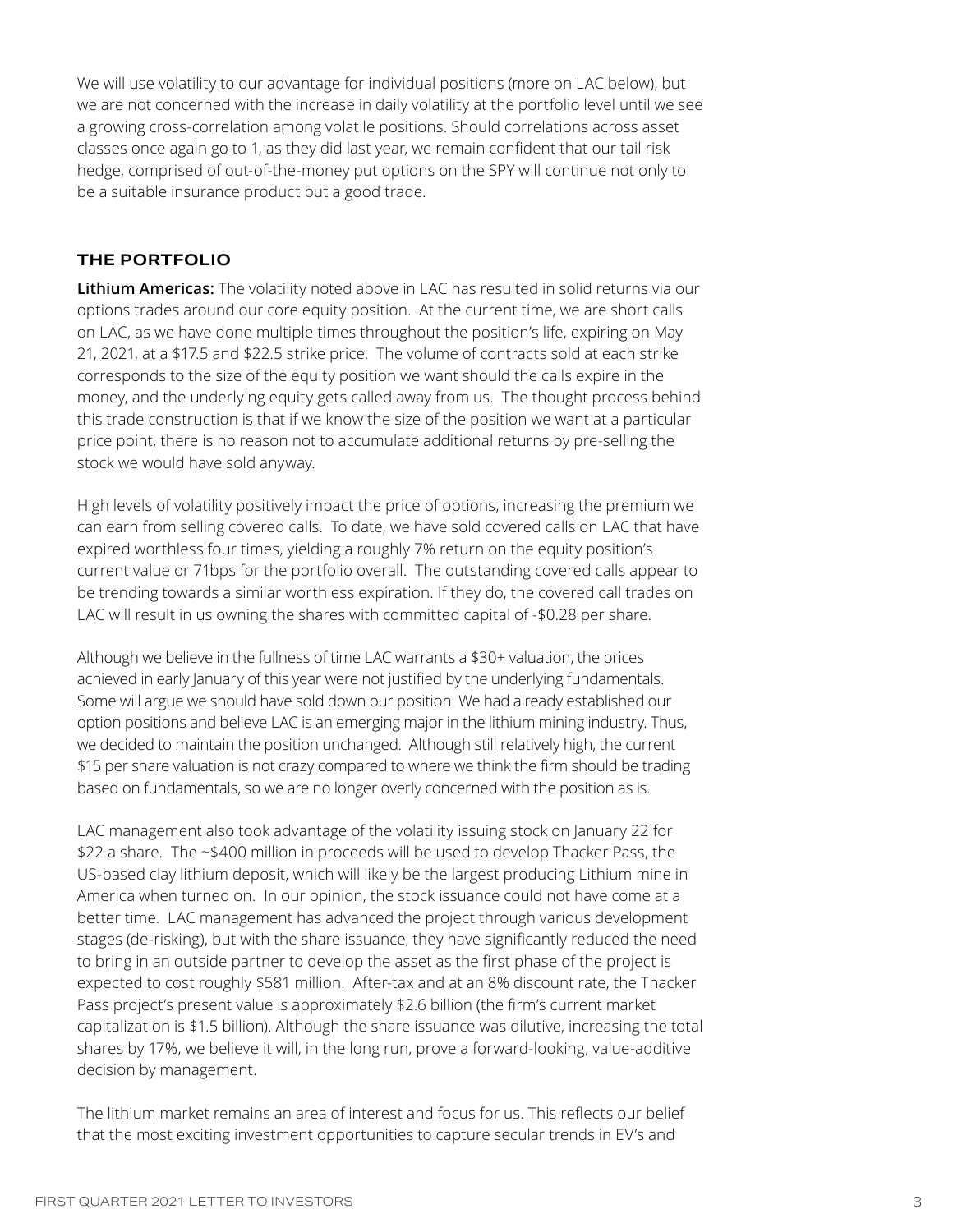batteries are found upstream in the mining industry. It is also a reflection that there is a greater diversity of lithium investment opportunities relative to other battery metals.

Over the next ten years, we do foresee widespread adoption of EV's and even widespread adoption of batteries in different use cases, but we also envision the rollout being hampered by a shortage of essential metal inputs. VW, the world's largest car manufacture, outlined an aggressive plan in the first quarter to build 240 GWh of annual battery production capacity across six European facilities. Those facilities would require ~60% to 70% of 2020 global lithium production if in operation today. Of course, VW is not the only firm building gigafactories. According to Benchmark Mineral Intelligence, China is building a Gigafactory every week. The US is building one every four months, and Europe is building them at some pace in between. Ganfeng Lithium, arguably the world's leading lithium processer, has committed to establishing no less than 600,000 tons of lithium processing capacity annually. Its current annual capacity is just over 120,000 tons, and the current world demand is just above 400,000 tons.

The development of the assets necessary to fill these factories with metal inputs is not proceeding at speed with the factory development. A shortage is looming, and it will likely slow the pace of adoption of EVs as auto manufacturers sort out supply chains and mining firms scramble to catch up. We anticipate that the price shock to many metals will be persistent, not transitory.

**Copper:** We entered two copper positions in early 2020, Turquoise Hill Mining (TRQ) and Ivanhoe Mining (IVN). Both firms are developing world-class assets in challenging jurisdictions. Both also benefited significantly from the move in copper over the last twelve months.

We believe copper's move above \$4 per pound during the first quarter was driven by speculative flows into physical markets. As such, we expect some near-term softness in the market. China was a significant physical buyer in the second half of 2020 and imported roughly 5 million tons of refined copper, much of which they stockpiled for strategic use. This demand was partly driven by a significant slowdown in the availability of scrap that occurred as a result (as best we can figure) of COVID-related disruptions in the global economy. According to Morgan Stanley, scrap imports have rebounded though and are up 61% year over year, suggesting that the demand for refined virgin copper will be more subdued globally, as China, consumer of fully 50% of the worlds refined copper, works through overbuilt inventories.

One can juxtapose this likely subdued Chinese demand against accelerating demand globally driven by theoretical reflation or a return of global growth. We are less optimistic about this narrative; it seems more uncertain. Europe appears to have stumbled in the rollout of its vaccine, and while emerging markets appear on a better footing than one might have expected given the events of the last twelve months, they seem unlikely to be entering a near-term (12 months) growth trend. Steady global copper demand seems a reasonable possibility, with some potential growth out of the US. Still, the US demand (ranging from just below average to a modest surge) will likely depend on the federal government's infrastructure spending. Although the stars appear to be aligning, we remain skeptical of the potential for a large US infrastructure bill. It has been promised for what seems like two decades now, and at this point, we want to see results before we pencil them into our analysis.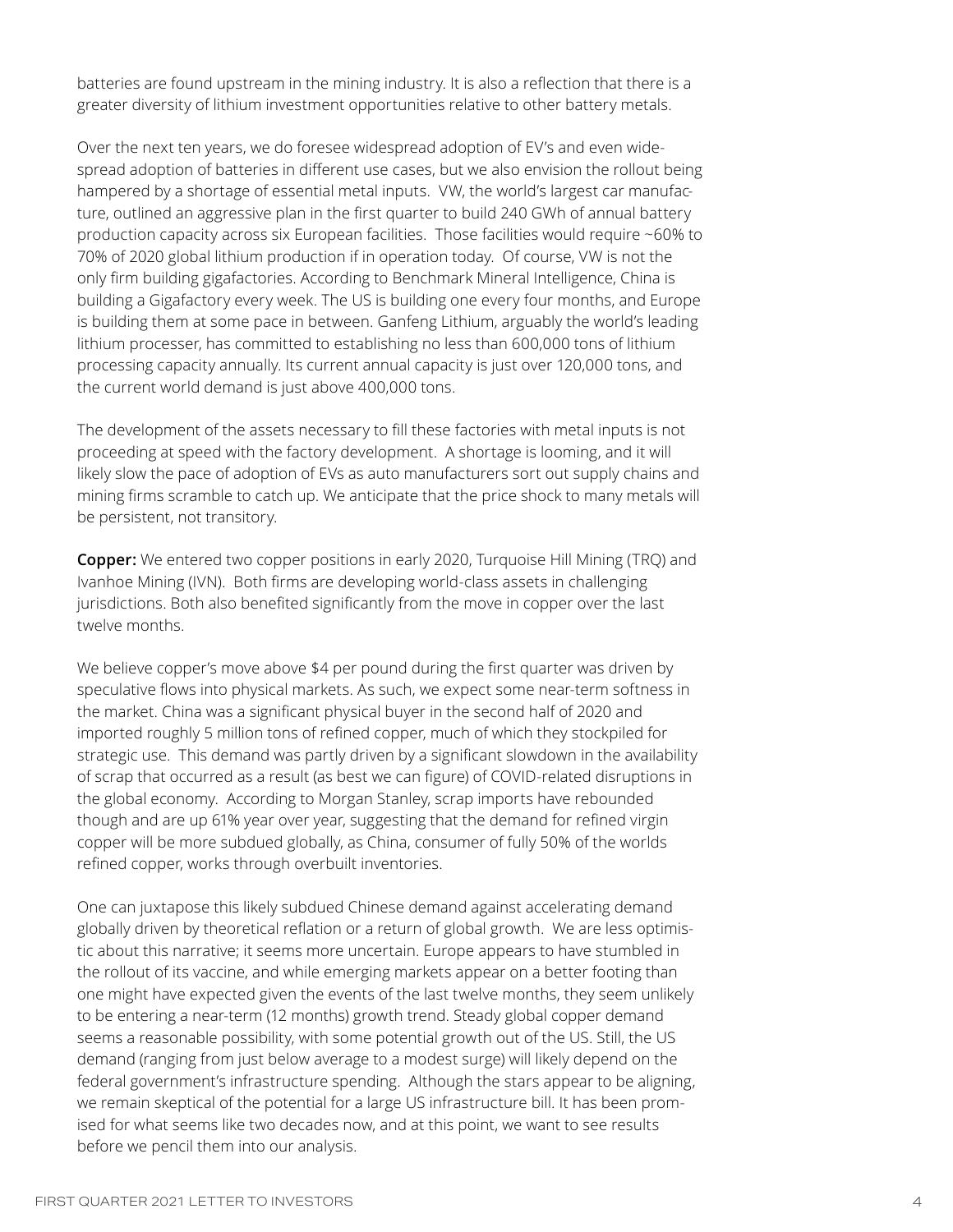We expect the possibility of a short-term copper price reversal to run into a balanced medium-term supply-demand picture supported by several projects coming online in the medium-term time frame. As we enter the second half of the decade, that balance will give way to a deficit with increasing technical complexity and permitting challenges leading to a very limited pipeline of shovel-ready projects.<sup>3</sup> We believe that between now and 2025, roughly 1.8 million tons of new supply will come online, keeping the market in balance. By 2023 supply from existing mines and committed projects not yet in operation should peak at around 21 million tons of copper a year. Production will then fall to  $\sim$ 18 million tons a year by 2030.<sup>4</sup> We do not explicitly forecast demand but find the odds of stable demand through 2030 at approximately 21 million tons a year improbable.

Although we have written about this before, it is worth repeating. We find producing an outlook for supply a relatively straightforward exercise. This is because operating mines is a known variable and potential mines/mines underdevelopment is a variable known with a high degree of certainty. While new mines not yet in development are unknown, it is much easier to guess than theoretical demand. Given the complication associated with new demand, we prefer to think about the intensity of copper heavy activities instead of absolute use. In short, rather than forecast supply and demand, we like to think about the forward-looking situation in terms of two questions:

- 1. Should copper demand stay flat, what happens to supply (the question discussed above), and;
- 2. Are we shifting towards a more copper-intensive economy or a less copper-intensive economy?

If the answer to the first question is that supply will fall relative to a static demand picture and the answer to the second question is, we are becoming a more copper-intensive economy, the outlook for copper (or any commodity for that matter) is positive. In such a scenario, copper prices can be a favorable tailwind for an investment thesis built on company fundamentals, and an exact demand outlook becomes superfluous. The key to this, of course, is investing in firms with distinct non-commodity price catalysts. In the absence of that, commodity producers have only one real equity price driver, commodity price, and we do not want to bet solely on commodity price direction.

In the case of copper, we do believe we are moving in the direction of a more copper-intensive economy. This assertion is based on a belief that we will be shifting towards a global EV fleet instead of an internal combustion engine automotive fleet (although the timelines associated with such a transition are unknown). It also assumes we will be increasingly reliant on a renewable-powered grid for electricity. In the case of cars, EVs tend to use about 4x as much copper as internal combustion engine cars. For every ICE car replaced by an EV, an additional 60 kg of copper must be dug up. To put that into context, a full keg of beer weighs 72kg or 160 pounds. So, for every new EV that hits the roads, an additional solid block of copper the size of a keg of beer needs to be mined. $5$ 

The copper intensity of the ecosystem associated with EVs extends to charging, all of which is a new demand. The average private charging unit consumes 2.5kg of copper, and the average public eight-vehicle charging setup requires about 25 kilograms of copper. The intensity of copper use in renewable energy ranges widely across different technologies and locations (which is also the case for EVs). In almost all cases, it is higher than traditional thermal generating units. At the moment, best estimates from the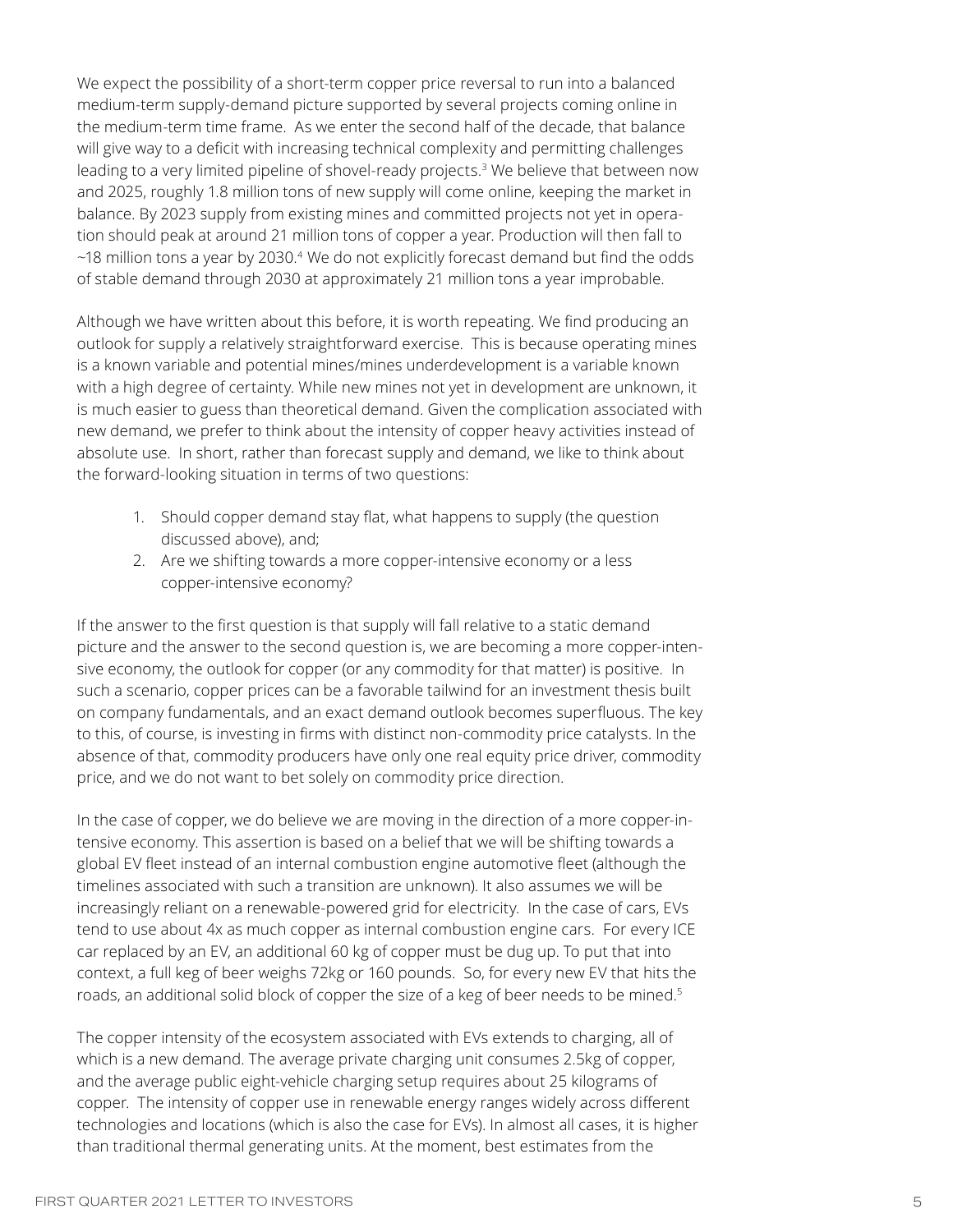International Copper Association, Wood Mackenzie, and Morgan Stanley are that onshore wind power is about 2.3x more copper intensive on an MW basis than conventional thermal generation and that utility-scale solar is about 2.6x more copper intensive on an MW basis. Offshore wind, which we believe has a bright future, is 6.3x more copper intensive on a MW basis. In short, we do not know if copper demand will grow, nor will we predict a specific outcome, but the future demand uses for copper are much more copper intensive than the current uses.

The portfolio's current copper exposure includes two positions, one that we have held since the first quarter of last year, Ivanhoe Mining, and a new position we added this year, Cornerstone Resources. Cornerstones Resources was added to the portfolio in place of Turquoise Hill Mining, which we sold out of for a total return of roughly 200%. Our decision to sell TRQ was primarily driven by our belief that there was little in the way of positive catalysts for the next 12 to 24 months to drive the stock price higher other than copper prices. The mine will produce a record volume of gold this year, but management has done their best to make sure the market knows that. Additionally, although we do not believe the Mongolian government intends to scuttle the project in the long term, we were due for the government to make some noise to extract a better deal, which they have done. Given that backdrop, we felt exiting the position in under twelve months, with what we had envisioned a multi-year return on the position was likely to be when we entered it, a wise idea.

We decided to redeploy the capital into a half position (roughly 3% of the portfolio) in Cornerstone Resources, a project generator with a significant stake in a world-class deposit in Ecuador. Cornerstone aims to sell its stack in the SolGold managed Alpaca project and could do so depending on the market's enthusiasm for as much as  $$12<sup>6</sup>$  a share vs. the current market price of \$3.5. We do not believe Cornerstone will achieve that high a return in sale for its stake in the Alpaca project, but we do think it reasonable to assert our investment is at least a double in twelve to twenty-four months.

**Tin:** We added a position in niche metal miner Alphamin this quarter. Alphamin operates the world's highest-grade tin mine in the Democratic Republic of Congo. With ample brown field expansion opportunity, the firm's high-grade tin mine is currently trading at a discount to a stable state cash flow at tin prices well below the current spot price and tin recovery levels below what the firm recently reported achieving as a steady ore recovery rate.

Furthermore, the global supply of tin is deteriorating against a backdrop of rising demand. Indonesian state-owned tin miner PT Timah (the world's largest producer of refined tin in 2019) is showing signs of fiscal prudence and supply discipline under new management. Additionally, production out of Myanmar is rotating away from cheap alluvial deposits to more expensive underground operations. We may see new alluvial output from Nigeria, but not soon. Underinvestment in tin exploration has consequences. We anticipate that prices need to stabilize above \$30,000 for a few years before banks will lend against a new price floor for development projects. Solder, tinplate, glass making, and lead-acid battery consumption are all highly inelastic. We expect new support levels for the tin price and would not be surprised if we continue to see price appreciation. Alphamin supply is a critical feedstock to refiners increasingly starved of material, and the company can bring this supply to the market with one of the lowest sustaining cash costs of production.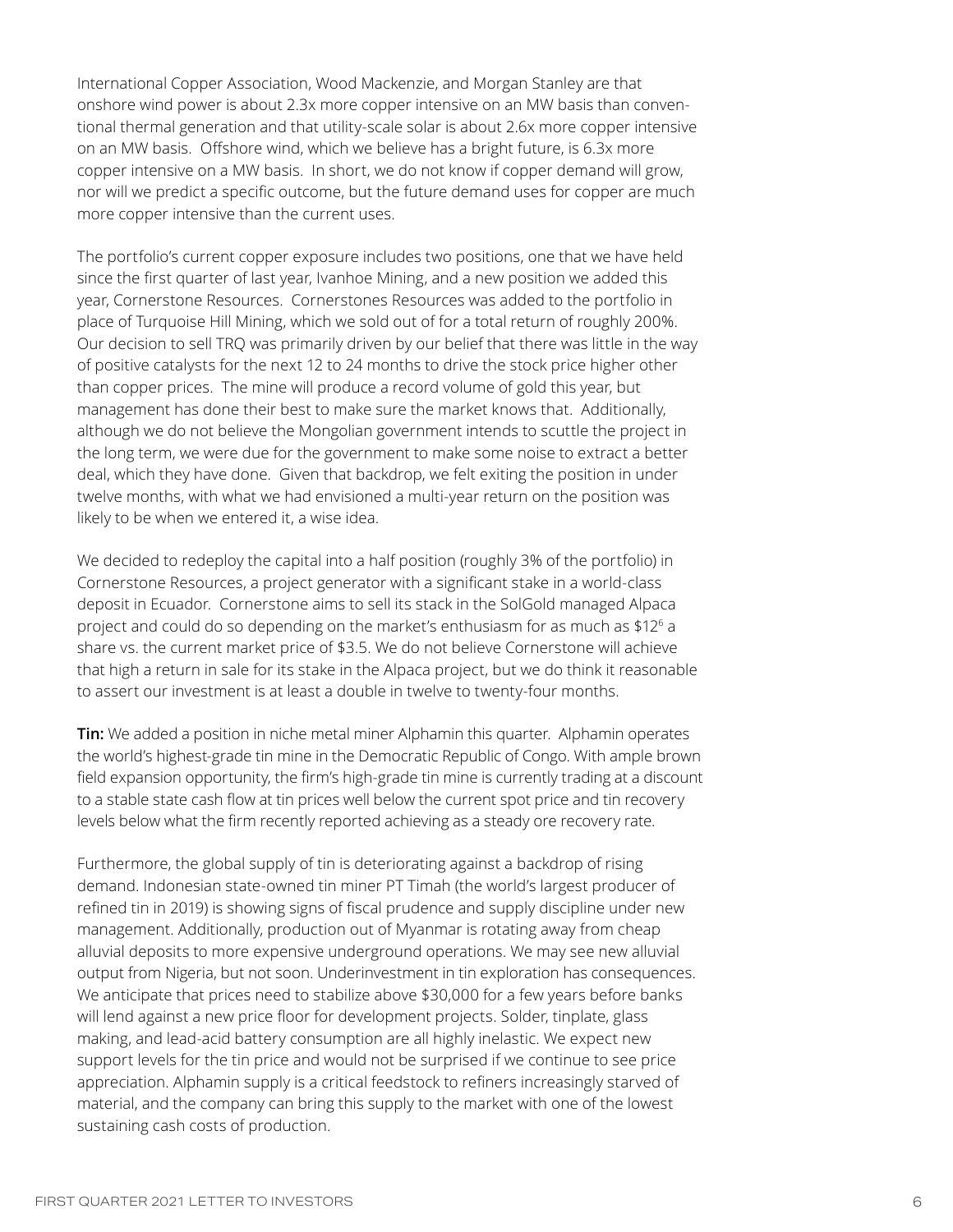Our investment in Alphamin is somewhat instructive of our evolving perspective on portfolio construction. Value investing, which we define as the allocation of capital to opportunities in which you are buying a dollar for fifty cents with a credible and defensible thesis, often produces portfolios that are concentrated in what appears to be less than constructive ways.<sup>7</sup> Value can be found in a wide range of risk/return profiles (which defines absolute returns) and may or more not have a catalyst contextualizing the thesis (which informs time-to-realization and ultimately annualized returns). Diversity among these factors is vital so one does not end up with a portfolio overly weighted towards large asymmetric bets or deeply value opportunities with no catalysts. Either could be a portfolio of value investments, but not necessarily one you want to hold even if each stock pick makes sense on a standalone basis; after all, we as investors collect the portfolio returns, not just the returns of individual positions.

We provide this color to point out that Alphamin does not have a clear catalyst, in our opinion. The firm is small and operating in a niche metal market. Despite the record low levels of inventory at various metal warehouses worldwide and the firm increasing production by 30% from debottlenecking their processing plant, it is not entirely evident when/if the market will recognize the business's embedded value. We are happy to own it, but only if it is sized correctly (as just plain cheap companies with no catalysts come with an opportunity cost) and, importantly, in a portfolio with a multitude of ideas with diverse return drivers.

**Metal Streaming/Gold Swap:** In addition to exiting TRQ and adding Alphamin to the portfolio this quarter, we trimmed our position in Altius Minerals and reinvested the capital into Equinox Gold. Altius Minerals has been a medium-term holding for us that responded very nicely to the reflation in commodity prices during the second half of last year. At the time of sale, we were up a little more than 100% in the position. As the firm approached our intrinsic value estimate, we decided to reduce what had become a roughly 8.5% position down to 6% and redeploy most of that capital into Equinox Gold.

Equinox Gold remains one of our higher conviction positions. Not only does the management team fill us with confidence because of their continuously thoughtful moves to build the business, but within the gold industry, we struggle to find any firm with comparable growth potential from existing assets. The transactions the firm has undertaken over the last three years to build the business have all came at the market and with either significant shovel-ready brownfield expansion potential, most of which management is undertaking, or greenfield opportunities. Between now and 2025, Equinox will more than double its current annual gold production. By comparison, Altius, which remains a great company with a thoughtful and creative management team, is unlikely to grow its core business much, if at all.

### **PORTFOLIO EVOLUTION OVER THE NEXT FEW QUARTERS**

As we look forward, we are pleased with the current portfolio holdings but do see room to high grade its composition. Two positions, Altius Minerals and Polaris Infrastructure, seem positions that we can swap out for higher return opportunities elsewhere. Furthermore, in addition to believing there are higher return opportunities elsewhere, the opportunities we are currently finding the most potential in are not in either renewable energy development, which we already have significant exposure to via our two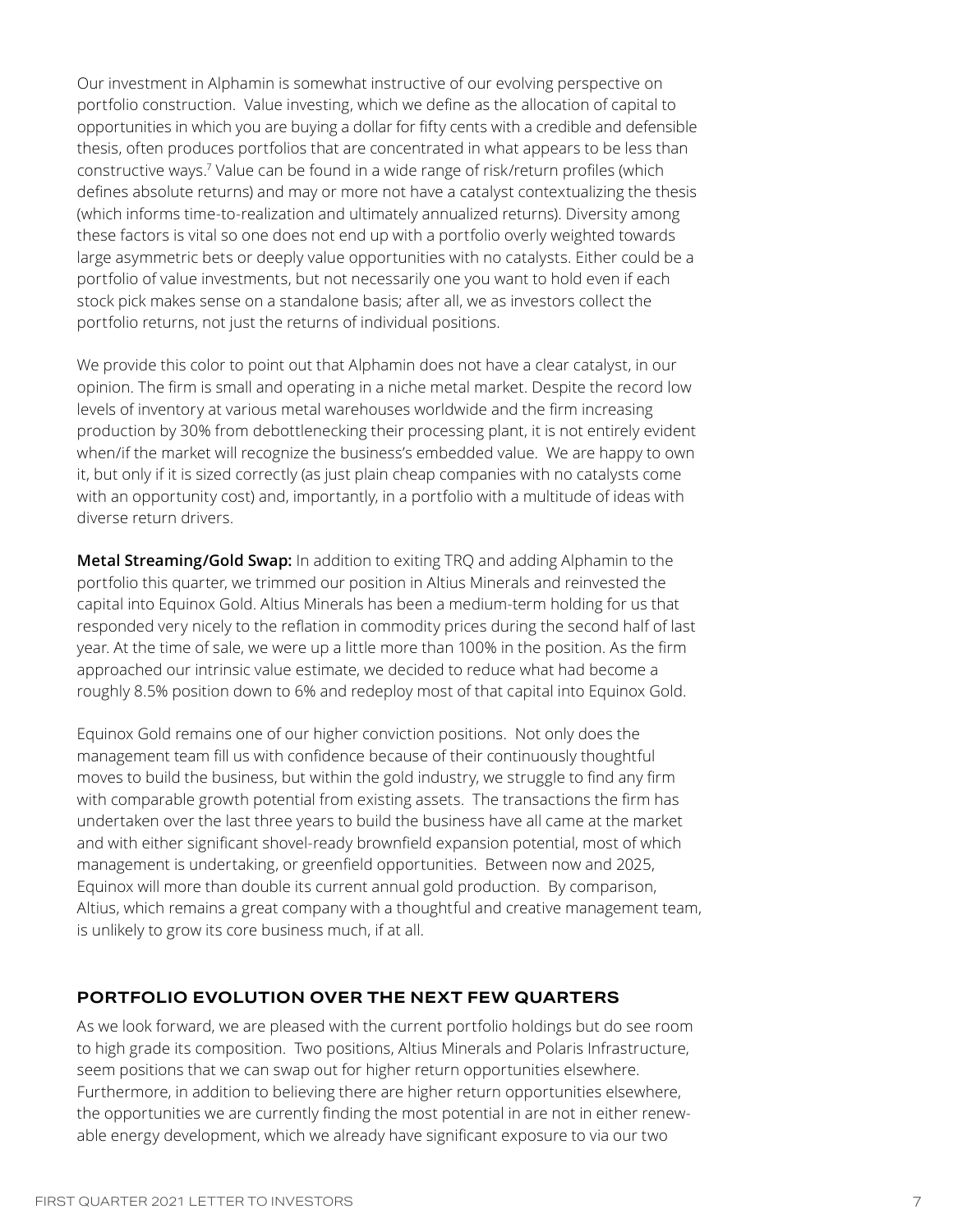utilities (RWE and AES), and our position in Equinor, or mining, which currently comprises 55% of our portfolio. As such, we believe swapping these positions out for higher return opportunities makes sense from a position and portfolio perspective.

Both Altius and Polaris appear to have bright futures, Altius because of its capable management team operating in a business that is all about the management team's judgment, and Polaris because of its long-term market growth potential. Both firms are entering a phase of consolidation, in our opinion though. Altius does not have any significant chunky royalties or streams coming online anytime soon. In fact, it does not expect to earn anything from one of its more important royalties this year because of brownfield expansion at the mine. Polaris appears to have reached a point in its maturation as a firm in which it needs to grow into its balance sheet a little least management threaten the entire business by overextending itself.

We will allow the facts on the ground to dictate our decision-making but expect to hear more about new positions during the second quarter.

Two areas of research focus this past quarter were EV charging infrastructure and carbon pricing. Neither present investable opportunities at the moment (for different reasons), but both are very young, dynamic markets that we expect will present investment opportunities in the future.

We are far from a consensus on how best to build and operate EV charging infrastructure. Evidence for this is in the sheer diversity of business models that are being sold (mainly via SPACS) to an eager public looking to capture secular EV momentum. This is not an indictment of individual companies; we simply do not have any clarity on policy, consumer preferences, and the technology that will shape how a profitable business operates in the space. ChargePoint is the clear front-runner for the moment. It has a ~75% market share in North America, growing at a compounded annual rate of 60%. Their network is ~2x the size of Tesla's in North America and ~5x as large globally. They have seen a 28x increase in customer spend over the last four years. ChargePoint is a vendor, not an operator, and is aiming to achieve a 1:1 upfront to reoccurring revenue ratio with a B2B sales model minimizing the capital expenditure required for scaling.

We like ChargePoint, but it is trading at over 100x 2025 earnings. Far too little real-world uncertainty is priced into their valuation. We think we will have several opportunities to enter an investment within the EV charging infrastructure industry with better pricing, decreased operational risk, or likely both in the future. There is a 94% correlation between all public companies in the EV charging landscape today; we read this as meaning there is no discernment between individual ventures' prospects. It is a bet that EVs will grow, and thus EV charging infrastructure must grow. We agree with that assertion, but we are not interested in swimming in those waters at this stage.

Finally, we are bullish on EU carbon market pricing, an admittedly highly consensus opinion in a niche space. After several iterations, the EU has created a robust, well incentivized, and liquid carbon credit system. Increasing demand paired with a capped supply may lead to meaningful price appreciation. Governments support the system as it gives them a revenue source (and solves the need for extensive subsidies) and helps the EU work toward meeting their environmental goals. Currently, Massif Capital is not registered to trade and manage future contracts, so purchasing credits on the EU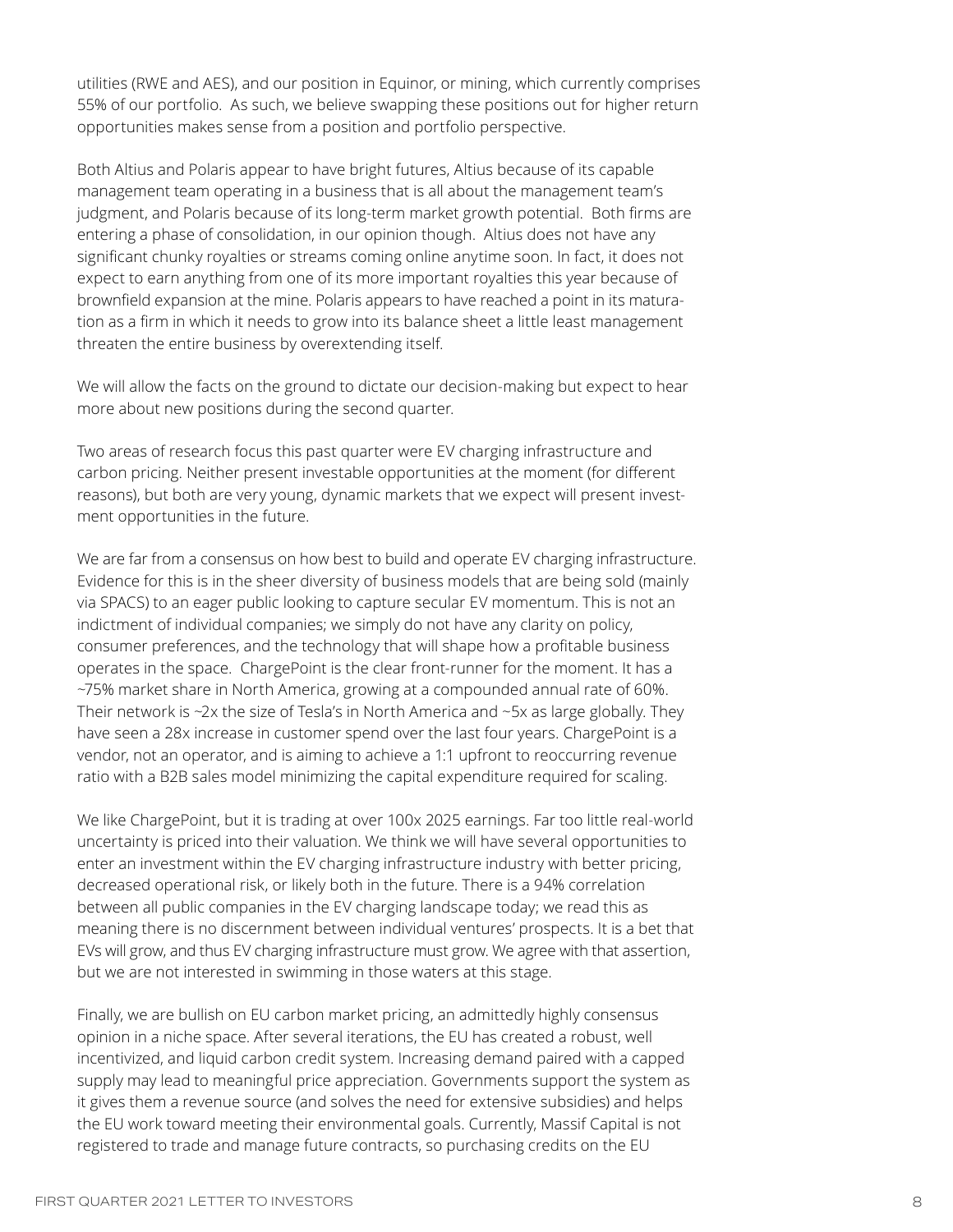exchange is not an option. We have explored ETF alternatives such as KRBN, which provide exposure to various carbon markets but are not comfortable with the structure's shortcomings. Whether carbon pricing becomes an investable opportunity or simply an exogenous variable of increasing importance to multi-national institutions, we will continue to follow this market.

As always, we appreciate the trust and confidence you have shown in Massif Capital by investing with us. We hope that you and your families stay healthy over the coming months. Should you have any questions or concerns, [please don't hesitate to reach out.](https://info.massifcap.com/schedule-a-call-with-a-massif-capital-portfolio-manager)

Best Regards,

 $71111$ 

WILL THOMSON CHIP RUSSELL